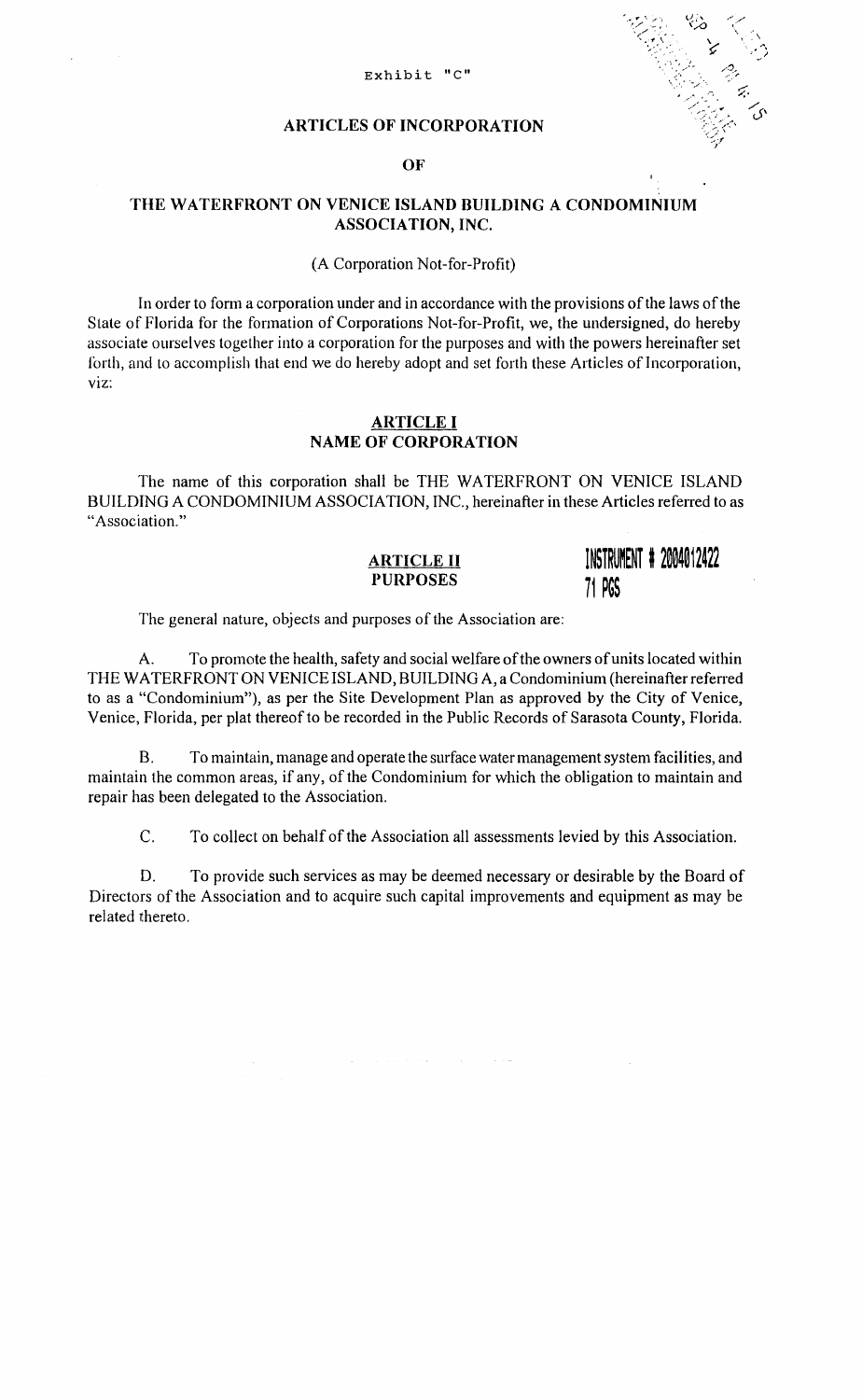E. To purchase, acquire, replace, improve, maintain and repair such buildings, structures and equipment related to the health, safety and social welfare of the members of the Association as the Board of Directors of the Association, in its discretion, determines to be necessary or desirable.

F. To carry out all of the duties and obligations assigned to it as a Condominium Association under the terms of the Declaration of Condominium applicable to units in the Condominium.

G. To operate without profit and for the sole and exclusive benefit of its members.

### **ARTICLE III GENERAL POWERS**



The general powers that the Association shall have are as follows:

A. To purchase, accept, lease, or otherwise acquire title to, and to hold, mortgage, rent, sell or otherwise dispose of, any and all real or personal property related to the purposes or activities of the Association; to make, enter into, perform and carry out contracts of every kind and nature with any person, firm, corporation or association; and to do any and all other acts necessary or expedient for carrying on any and all of the activities of the Association and pursuing any and all of the objects and purposes set forth in these Articles of Incorporation and not forbidden by the laws of the State of Florida.

B. To establish a budget and to fix assessments to be levied against all units in the Condominium which are subject to assessment pursuant to the aforesaid Declaration of Condominium for the purpose of defraying the expenses and costs of effectuating the objects and purposes of the Association and to create reasonable reserves for such expenditures, including a reasonable contingency fund for the ensuing year and a reasonable annual reserve for anticipated major capital repairs, maintenance and improvements, and capital replacements.

C. To place liens against any units in the Condominium for delinquent and unpaid assessments and to bring suit for the foreclosure of such liens or to otherwise enforce the collection of such assessments for the purpose of obtaining revenue in order to carry out the purposes and objectives of the Association.

D. To hold funds solely and exclusively for the benefit of the members of the Association for the purposes set forth in these Articles of Incorporation.

E. To adopt, promulgate and enforce rules, regulations, bylaws, covenants, restrictions and agreements in order to effectuate the purposes for which the Association is organized.

F. To delegate such of the powers of the Association as may be deemed to be in the Association's best interest by the Board of Directors.

-2-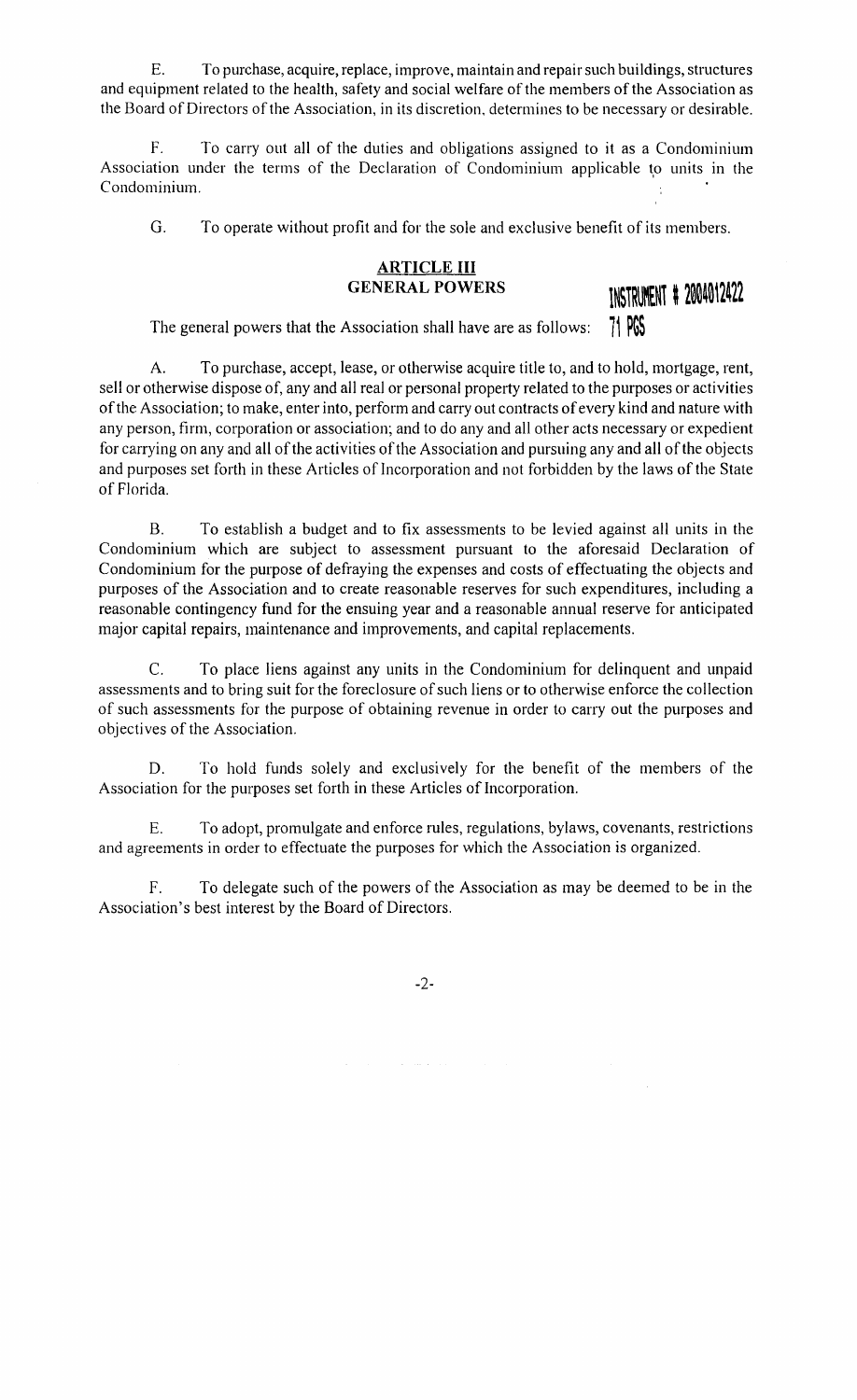## INSTRUMENT # 2004012422 **/1** ~~~

G. To charge recipients of services rendered by the Association and users of property of the Association where such is deemed appropriate by the Board of Directors.

H. To pay all taxes and other charges or assessments, if any, levied against property owned, leased or used by the Association.

I. To enforce by any and all lawful means the provisions of these Articles of Incorporation, the Bylaws of the Association which may be hereafter adopted, and the terms and provisions of the aforesaid Declaration of Condominium.

J. In general, to have all powers which may be conferred upon a corporation not-forprofit by the laws of the State of Florida, except as prohibited herein.

#### **ARTICLE IV MEMBERS**

The members of this Association shall consist of all of the owners of units in the Condominium. Owners of such units shall automatically become members upon acquisition of the fee simple title to their respective units.

The membership of any member in the Association shall automatically terminate upon conveyance or other divestment of title to such member's unit, except that nothing herein contained shall be construed as terminating the membership of any member who may own two or more units so long as such member owns at least one unit.

The interest of a member in the funds and assets of the Association cannot be assigned, hypothecated or transferred in any manner, except as an appurtenance to the unit which is the basis of his membership in the Association.

The Secretary of the Association, or another person designated by the Board, shall maintain a list of the members of the Association. Whenever any person or entity becomes entitled to membership in the Association, it shall become such party's duty and obligation to so inform the Secretary or its designee in writing, giving the owner's name, address and unit number; provided however, that any notice given to or vote accepted from the prior owner of such unit before receipt of written notification of change of ownership shall be deemed to be properly given or received. The Secretary may, but shall not be required to, search the Public Records of Sarasota County or make any other inquiry to determine the status and correctness of the list of members of the Association and shall be entitled to rely upon the Association's records until notified in writing of any change in ownership.

-3-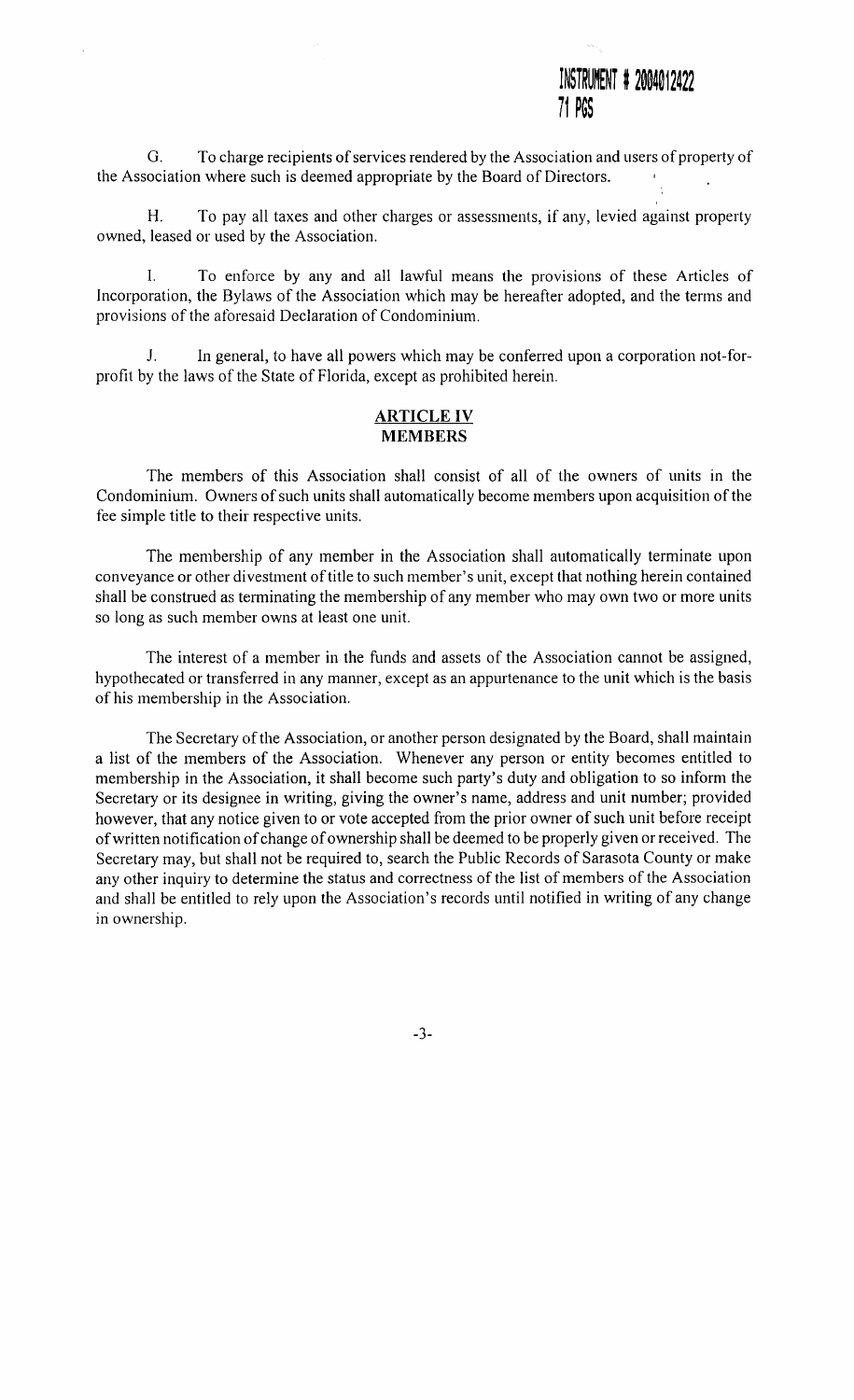### **ARTICLE V VOTING**

## INSTRUMENT **# 2004012422 11** ~~~

Subject to the restrictions and limitations hereinafter set forth, each member shall be entitled to one vote for each unit in which he holds a fee simple ownership. When more than one person holds such interest in any one unit, the vote attributable to such unit may be cast by only one of such joint owners, whose vote must be registered in a voter's certificate on file with the Association. In the event of a vote in person, only one such joint owner may vote on behalf of said unit. Except where otherwise required by law or by the provisions of said Declaration of Condominium, or these Articles, the affirmative vote of a majority of members represented at any meeting of the members duly called and at which a quorum is present shall be binding upon the members.

## **ARTICLES VI BOARD OF DIRECTORS**

A. The affairs of the Association shall be managed by a Board of Directors consisting initially of three (3) Directors. The number of Directors comprising succeeding Boards of Directors shall be provided from time to time in the Bylaws of the Association, but in no event shall there by less than three (3) nor more than nine (9) Directors. The Directors (other than those appointed by the Developer) must be members of the Association, but need not be residents of the State of Florida.

B. Initial Directors shall be appointed by and shall serve at the pleasure of the Developer.

C. All Directors who are not subject to appointment by Developer shall be elected by the members. Election of the Directors shall be conducted according to the provisions of the Condominium Act, as amended from time to time.

D. All Directors, whether appointed or elected shall serve for terms of one (1) year in accordance with the provisions of the Bylaws. Any elected Director may be removed from office according to the provisions of the Condominium Act, as amended from time to time. Similarly, in no event may a Director appointed by the Developer be removed except by action of the Developer.

E. The names and addresses of the members of the initial Board of Directors who shall hold office until their successors are elected or appointed and have qualified are as follows:

JAYNE E. PARRISH 333 South Tamiami Trail, Suite 101, Venice, Florida 34285

PAUL DISTEFANO 333 South Tamiami Trail, Suite 101, Venice, Florida 34285

MICHAEL W. MILLER 333 South Tamiami Trail, Suite 101, Venice, Florida 34285

-4-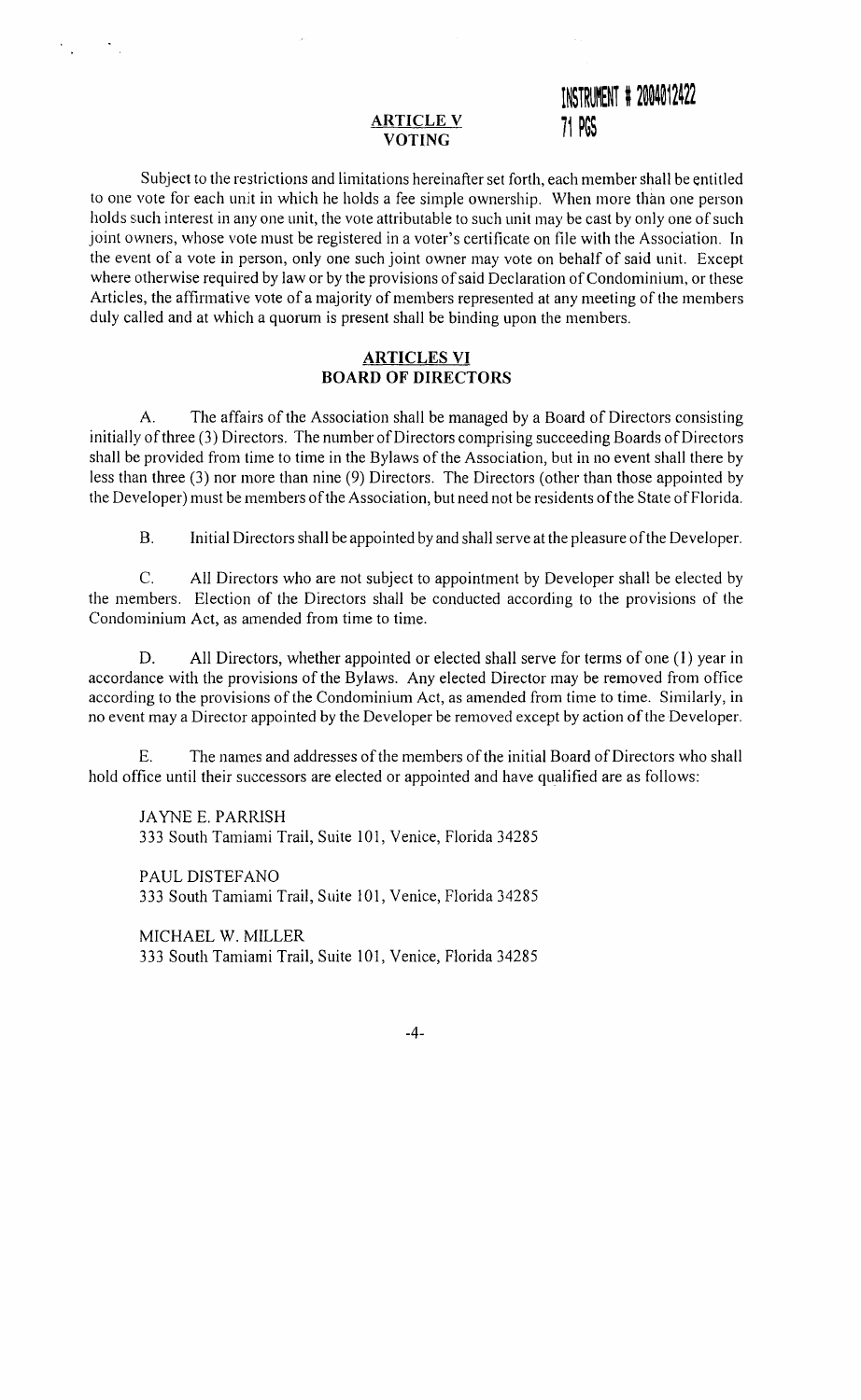#### **ARTICLE VII OFFICERS**

A. The officers of the Association, to be elected by the Board of Directors, shall be a President, a Vice President, a Secretary, and a Treasurer, and such other officers as the Board shall deem appropriate from time to time. The President shall be elected from among the membership of the Board of Directors, but no other officer need be a Director. The same person may hold two or more offices, provided however, that the office of President and Secretary shall not be held by the same person. The affairs of the Association shall be administered by such officers under the direction of the Board of Directors. Officers shall be elected for a term of one year in accordance with the procedure set forth in the Bylaws.

B. The names of the officers who are to manage the affairs of the Association until their successors are duly elected and qualified, are as follows:

| President           | $\sim$         | Jayne E. Parrish  |
|---------------------|----------------|-------------------|
| Secretary/Treasurer | $\blacksquare$ | Paul DiStefano    |
| Vice President      | $\blacksquare$ | Michael W. Miller |

#### **ARTICLE VIII CORPORATE EXISTENCE**

The Association shall have perpetual existence. If, however, the Association ceases to exist, any controlling governmental authority may assume the duties of the Association to maintain the surface water management system and other common area, if any.

#### **ARTICLE IX BYLAWS**

The initial Board of Directors of the Association shall adopt Bylaws consistent with these Articles. Thereafter, the Bylaws may be altered, amended or rescinded in the manner provided by such Bylaws.

#### **ARTICLE X AMENDMENT TO ARTICLES OF INCORPORATION**

These Articles may be altered, amended or repealed by a vote of two-thirds of the voting interests in the Association. No amendment affecting the rights of Developer shall be effective without the prior written consent of Developer.

-5-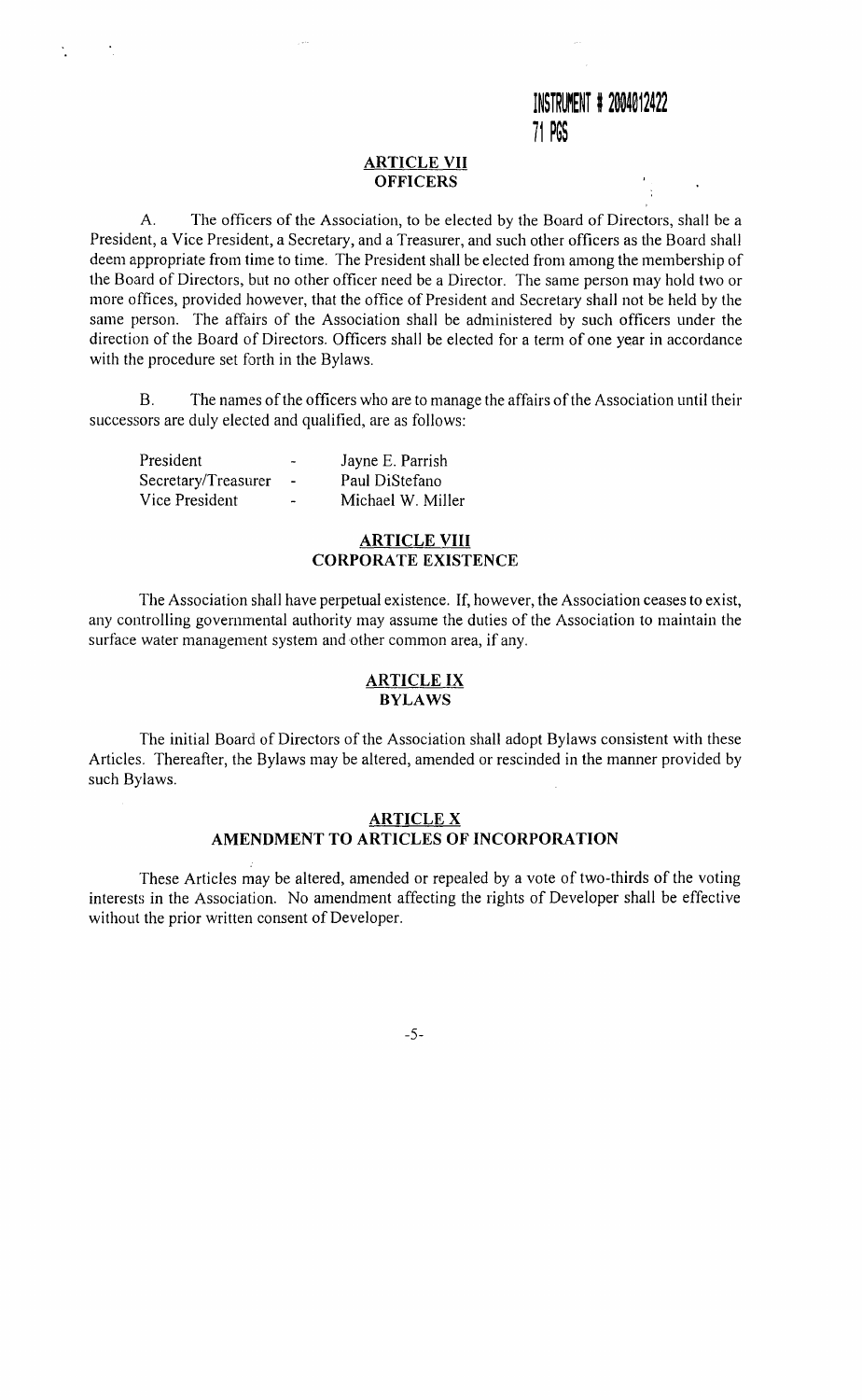## INSTRUMENT # 2004012422 **/l** ~~~

#### **ARTICLE XI**

#### **PRINCIPAL AND REGISTERED OFFICE, AND REGISTERED AGENT**

The principal office and the registered office of the Association shall be at 333 South Tamiami Trail, Suite 101, Venice, Florida 34285, and the registered agent at such address shall be Jayne E. Parrish. The Association may, however, maintain offices and transact business in such other places within or without the State of Florida as may from time to time be designated by the Board of Directors.

#### **ARTICLE XII BUDGET AND EXPENDITURES**

The Association shall obtain funds with which to operate by annual assessment of its members in accordance with the provisions of said Declaration of Condominium as the same may be supplemented or modified by the provisions of the Association Articles and Bylaws. Accordingly, the Board of Directors shall annually adopt a budget for the operation of the Association for the ensuing year and for the purpose of levying assessments against all assessable units in the Condominium, which budget shall be conclusive and binding upon all persons provided, however, that the Board of Directors may thereafter at any time approve or ratify variations from such budget.

#### **ARTICLE XIII SUBSCRIBERS**

The names and street addresses of the subscribers of these Articles are as follows:

Jayne E. Parrish - 333 South Tamiami Trail, Suite 101, Venice, Florida 34285 Paul DiStefano - 333 South Tamiami Trail, Suite 101, Venice, Florida 34285 Michael W. Miller- 333 South Tamiami Trail, Suite IOI, Venice, Florida 34285

## **ARTICLE XIV**

## **INDEMNIFICATION OF OFFICERS AND DIRECTORS**

All officers and directors shall be indemnified by the Association for and against all expenses and liabilities, including counsel fees (including appellate proceedings, mediation or arbitration) reasonably incurred in connection with any proceeding or settlement thereof in which they may become involved by reason ofholding such office. In no event, however, shall any officer or director be indemnified for his own willful misconduct, or any criminal proceeding, or his own knowing violation of provisions of law. The Association may purchase and maintain insurance on behalf of all officers and Directors for any liability asserted against them or incurred by them in their capacity as officers and Directors or arising out of their status as such.

-6-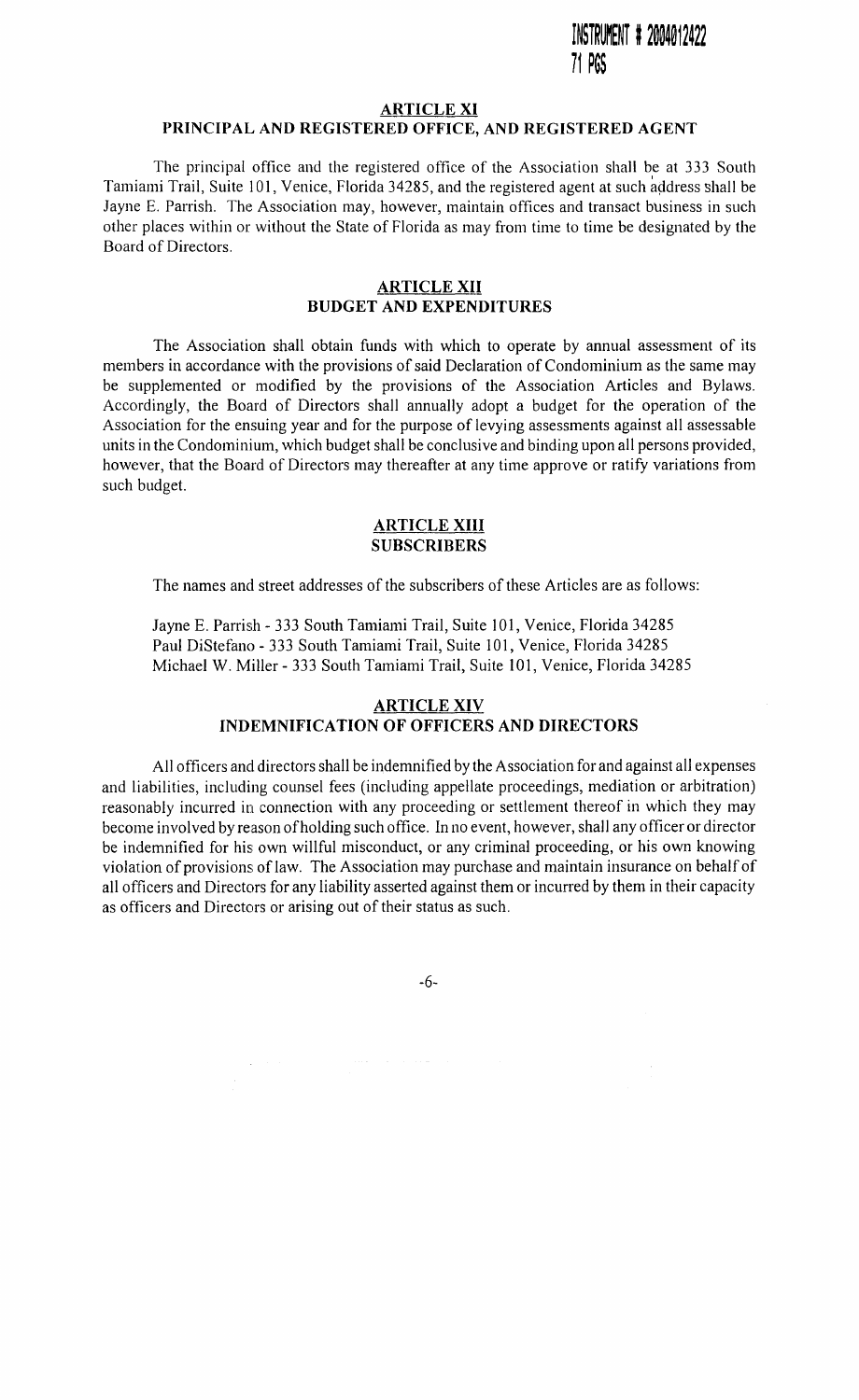#### **ARTICLE XV DISSOLUTION OF THE ASSOCIATION**  INSTRUMENT # 2004012422 ~~ **PGS**

A. The Association may be dissolved only upon termination of the condominium pursuant to Article XVIII of the Declaration of Condominium.

B. Upon dissolution ofthe Association, all of its assets remaining aftet provisions for payment of creditors and all costs and expenses of such dissolution shall be distributed in the following manner:

(I) Any property determined by the Board of Directors of the Association to be appropriate for dedication to any applicable municipal or other governmental authority may be dedicated to such authority provided the authority is willing to accept the dedication.

(2) All remaining assets, or the proceeds from the sale of such assets, shall be apportioned among the units subject to assessment in equal shares, and the share of each shall be distributed to the then owners thereof.

IN WITNESS WHEREOF, the aforesaid subscribers have hereunto set their hands and seals this  $\mathcal{F}^{\prime\prime}$  day of  $\mathcal{F}_{\mathbf{e}}$ *bruary* , 2003.

MICHAEL